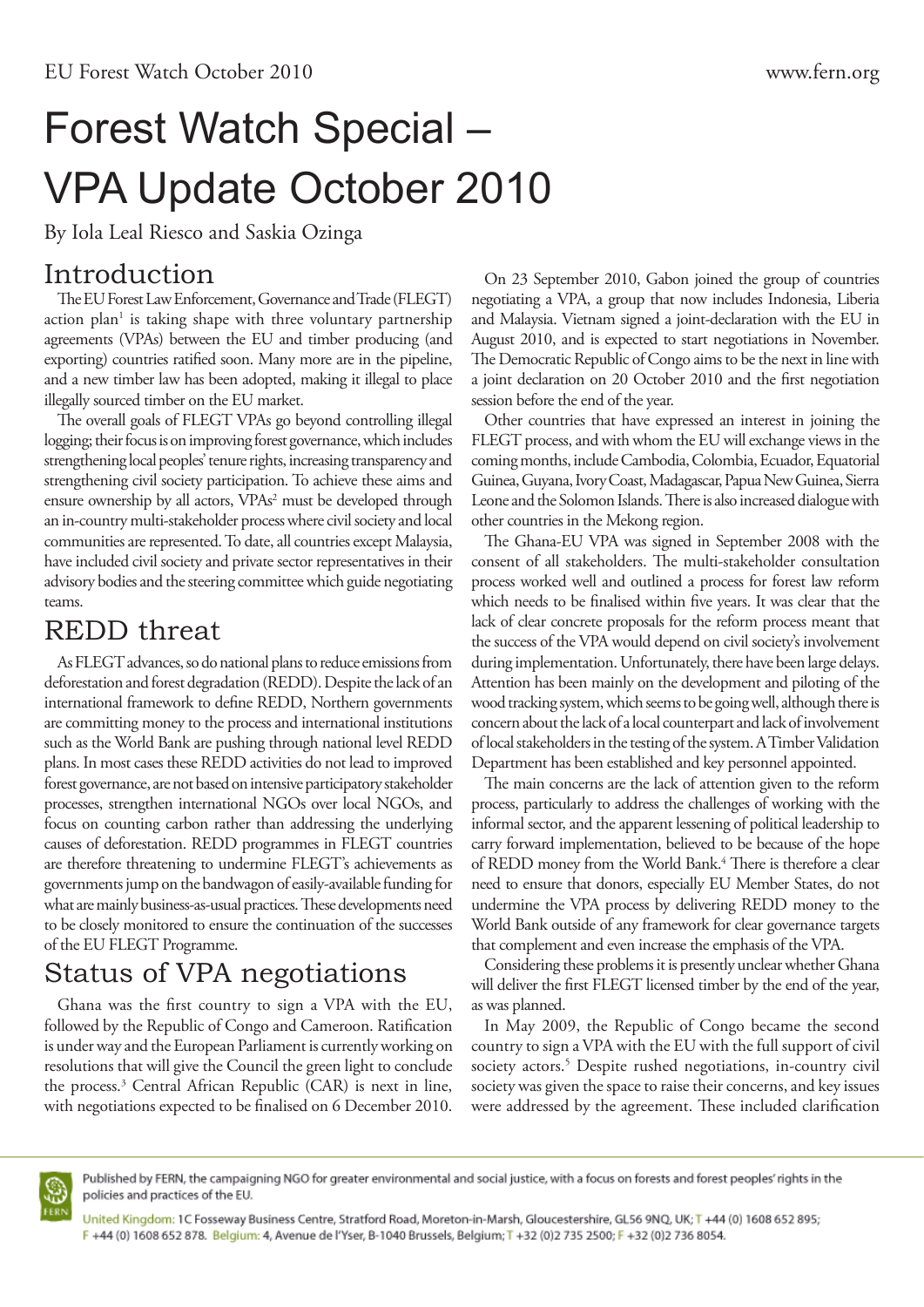of communities' rights to forest land, and strengthening of communities' role in forest management and the attribution of forest concessions. While the process of ratification is ongoing and aimed to be concluded in the coming months, implementation has started with the set up of the tracking system and the procedures to verify legality. Support is also being given to strengthen civil society, and the legal texts that must be operational before the delivery of licenses are being developed. Participation of civil society in the development of new legislation and the direct involvement of local communities during the implementation phase remains essential. A multistakeholder secretariat has been established to lead on the implementation of the VPA and monitor developments. Civil society representatives within this structure should take an active role in ensuring citizen demands are duly addressed.

A major concern in the Republic of Congo is the lack of civil society and community consultation around the national REDD process. The process has been heavily criticised by local civil society for its lack of participation and transparency. The Congolese government has been told by the Forest Carbon Partnership Facility (FCPF) to modify the national REDD plan it submitted to the World Bank in June 2010. The new version should particularly address the lack of participation and establish links between FLEGT and REDD. Not doing so would have negative effects on the implementation of the agreed VPA, and so it is important that the EU ensures that any REDD activity will be based on a FLEGT type consultation process. Any REDD plan must also focus on improving forest governance as outlined by the FLEGT VPA.

Cameroon and the EU formally signed the VPA on 6 October 2010 at a ceremony in Brussels.<sup>6</sup> The final step in ratification - approval by respective Parliaments - is underway. Despite initial difficulties, the level of civil society involvement in this process was unprecedented and led to a VPA with strong commitments to: make information publicly available; continue independent monitoring of the forest sector; carry out reform of the legal framework applicable to the forestry sector; and include civil society representation in the monitoring of the VPA's implementation. The ongoing implementation process should ensure all this materialises.

In Malaysia, serious outstanding issues must be resolved before a VPA can be signed. These include recognition of native customary rights and that the stakeholder consultation process is failing to bring consensus or deal with long standing conflicts. The problem is most stark in the Malaysian State of Sarawak, which holds a large amount of the country's forests, has a majority of indigenous peoples, and is home to over 100 court cases involving land claims. It is positive that an increasing number of these cases are being won by local communities as this re-affirms that existing land tenure problems stem from the

government's refusal or inability to implement its own laws. Key NGO demands remain that: disputes over land be settled prior to logging; timber harvested in disputed areas be considered illegal, and applicable customary laws are not limited to codified customary laws, but includes unwritten customary practices that have been recognised – such as customs and usage as per the Federal Constitution. It is clear that the VPA process has put the spotlight on the issue of rights to land, but whether it can be a factor in solving this remains to be seen. Although it presently looks unlikely that these hurdles can be cleared, if solutions can be found, Malaysia could move quickly to implement its legality assurance scheme, as it is probably the country best organised to do so.

In Indonesia a legality definition and timber legality assurance system (SVLK) that was agreed some years ago by all parties, including civil society representatives was passed into law in June 2009, after a failed attempt by the government to make some changes. The SVLK was officially implemented in September 2010 and some 30 companies have already been verified and certified. Independent monitoring within the context of SVLK is designed to be multi-tiered. The monitoring of the verification and assessment process on the ground will be conducted by civil society (NGOs and Indigenous Peoples Organisations), while system monitoring, evaluation and improvement will be conducted by a multi-stakeholder Working Group. It is essential to have multiple civil society monitors in a large and diverse country such as Indonesia. Indonesia is proposing that implementation of the agreement is audited by a periodic evaluation both in Indonesia and the EU.

Indonesia and the EU have conducted two negotiations sessions, four Technical Working Group meetings and four Joint Experts Meetings. The next meetings of both groups will be held in November 2010 in attempt to conclude negotiation by the end of 2010 or early 2011.

VPA negotiations with CAR were launched In October 2009 with a provisional date of 6 December 2010 for signature. Negotiations mark this pace: (mostly bi-)monthly video conferences advance the technical discussions, while formal negotiations take place every two to three months. The main concern to date is the extent to which the different stakeholders (government, private sector and civil society) own the process as the hurried pace of discussions is leading to lack of effective consultation in country. Central African officials informally underline that they have no time to organise large consultations as discussions and technical documents take too much of their time. However, they also expect that representatives of the private sector and civil society in the negotiating team circulate information and convey messages actively. At least for civil society – which lacks capacity and means - the lack of formal consultation is hampering their political engagement. As improvements in forest governance largely depend